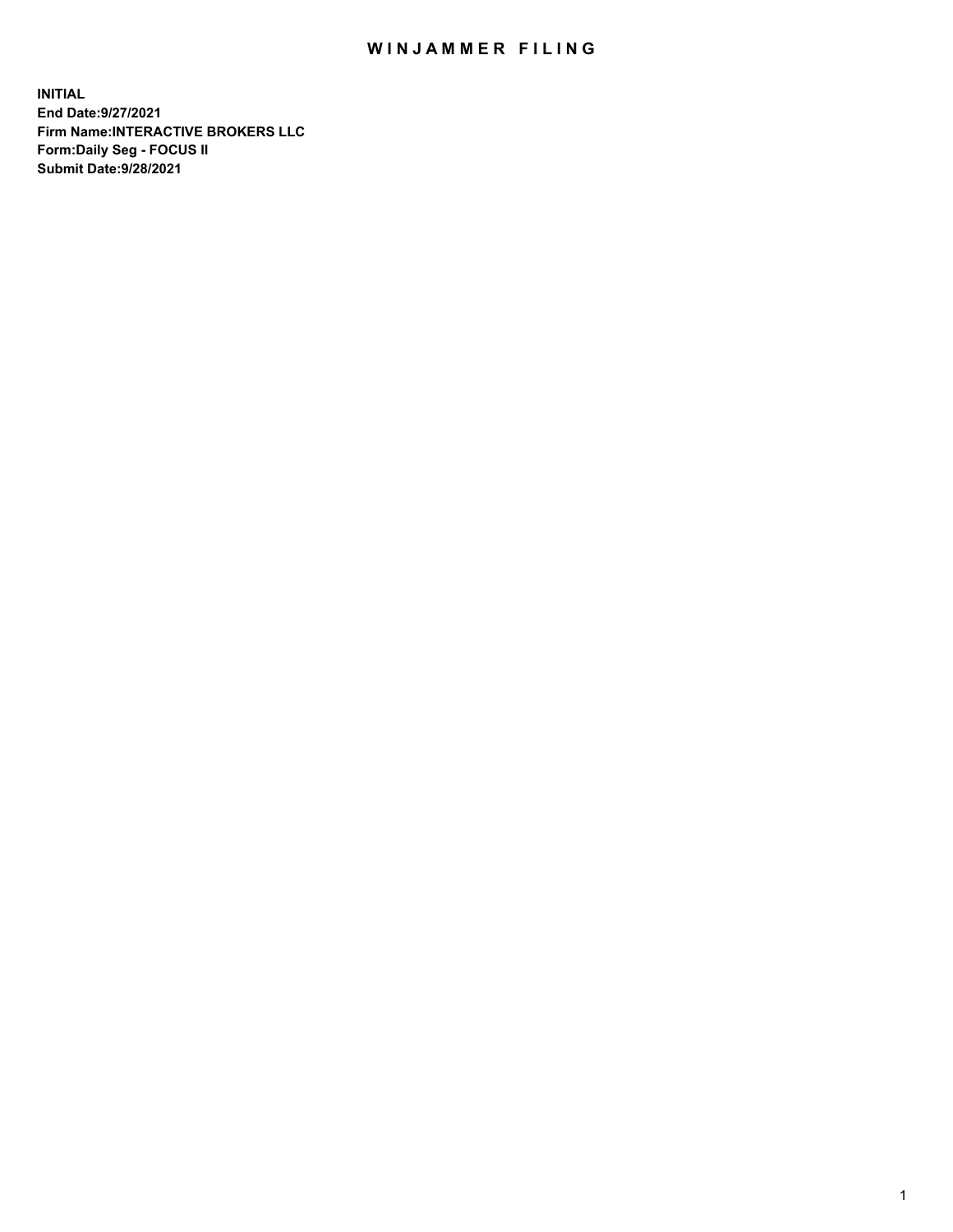**INITIAL End Date:9/27/2021 Firm Name:INTERACTIVE BROKERS LLC Form:Daily Seg - FOCUS II Submit Date:9/28/2021 Daily Segregation - Cover Page**

| Name of Company                                                                                                                                                                                                                                                                                                                | <b>INTERACTIVE BROKERS LLC</b>                                                                 |  |
|--------------------------------------------------------------------------------------------------------------------------------------------------------------------------------------------------------------------------------------------------------------------------------------------------------------------------------|------------------------------------------------------------------------------------------------|--|
| <b>Contact Name</b>                                                                                                                                                                                                                                                                                                            | <b>James Menicucci</b>                                                                         |  |
| <b>Contact Phone Number</b>                                                                                                                                                                                                                                                                                                    | 203-618-8085                                                                                   |  |
| <b>Contact Email Address</b>                                                                                                                                                                                                                                                                                                   | jmenicucci@interactivebrokers.c<br>om                                                          |  |
| FCM's Customer Segregated Funds Residual Interest Target (choose one):<br>a. Minimum dollar amount: ; or<br>b. Minimum percentage of customer segregated funds required:% ; or<br>c. Dollar amount range between: and; or<br>d. Percentage range of customer segregated funds required between:% and%.                         | $\overline{\mathbf{0}}$<br>$\overline{\mathbf{0}}$<br>155,000,000 245,000,000<br>00            |  |
| FCM's Customer Secured Amount Funds Residual Interest Target (choose one):<br>a. Minimum dollar amount: ; or<br>b. Minimum percentage of customer secured funds required:% ; or<br>c. Dollar amount range between: and; or<br>d. Percentage range of customer secured funds required between:% and%.                           | $\overline{\mathbf{0}}$<br>$\overline{\mathbf{0}}$<br>80,000,000 120,000,000<br>0 <sub>0</sub> |  |
| FCM's Cleared Swaps Customer Collateral Residual Interest Target (choose one):<br>a. Minimum dollar amount: ; or<br>b. Minimum percentage of cleared swaps customer collateral required:% ; or<br>c. Dollar amount range between: and; or<br>d. Percentage range of cleared swaps customer collateral required between:% and%. | $\overline{\mathbf{0}}$<br><u>0</u><br>0 <sub>0</sub><br>0 <sub>0</sub>                        |  |

Attach supporting documents CH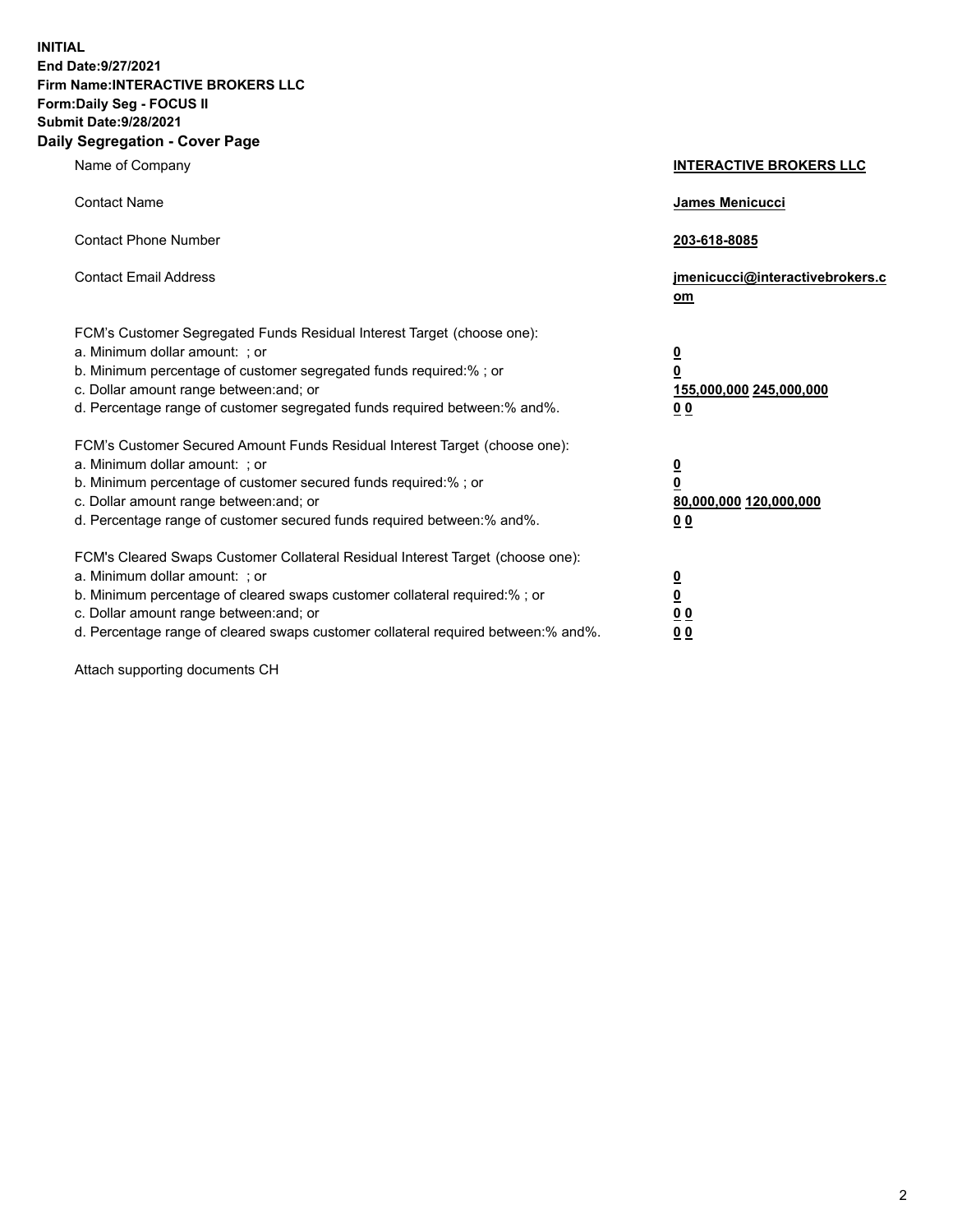**INITIAL End Date:9/27/2021 Firm Name:INTERACTIVE BROKERS LLC Form:Daily Seg - FOCUS II Submit Date:9/28/2021 Daily Segregation - Secured Amounts**

## Foreign Futures and Foreign Options Secured Amounts Amount required to be set aside pursuant to law, rule or regulation of a foreign government or a rule of a self-regulatory organization authorized thereunder **0** [7305] 1. Net ledger balance - Foreign Futures and Foreign Option Trading - All Customers A. Cash **507,440,454** [7315] B. Securities (at market) **0** [7317] 2. Net unrealized profit (loss) in open futures contracts traded on a foreign board of trade **2,098,141** [7325] 3. Exchange traded options a. Market value of open option contracts purchased on a foreign board of trade **184,863** [7335] b. Market value of open contracts granted (sold) on a foreign board of trade **-10,026** [7337] 4. Net equity (deficit) (add lines 1. 2. and 3.) **509,713,432** [7345] 5. Account liquidating to a deficit and account with a debit balances - gross amount **5,686** [7351] Less: amount offset by customer owned securities **0** [7352] **5,686** [7354] 6. Amount required to be set aside as the secured amount - Net Liquidating Equity Method (add lines 4 and 5) **509,719,118** [7355] 7. Greater of amount required to be set aside pursuant to foreign jurisdiction (above) or line 6. **509,719,118** [7360] FUNDS DEPOSITED IN SEPARATE REGULATION 30.7 ACCOUNTS 1. Cash in banks A. Banks located in the United States **105,118,755** [7500] B. Other banks qualified under Regulation 30.7 **0** [7520] **105,118,755** [7530] 2. Securities A. In safekeeping with banks located in the United States **270,987,450** [7540] B. In safekeeping with other banks qualified under Regulation 30.7 **0** [7560] **270,987,450** [7570] 3. Equities with registered futures commission merchants A. Cash **0** [7580] B. Securities **0** [7590] C. Unrealized gain (loss) on open futures contracts **0** [7600] D. Value of long option contracts **0** [7610] E. Value of short option contracts **0** [7615] **0** [7620] 4. Amounts held by clearing organizations of foreign boards of trade A. Cash **0** [7640] B. Securities **0** [7650] C. Amount due to (from) clearing organization - daily variation **0** [7660] D. Value of long option contracts **0** [7670] E. Value of short option contracts **0** [7675] **0** [7680] 5. Amounts held by members of foreign boards of trade A. Cash **254,059,780** [7700] B. Securities **0** [7710] C. Unrealized gain (loss) on open futures contracts **6,220,378** [7720] D. Value of long option contracts **184,863** [7730] E. Value of short option contracts **-10,026** [7735] **260,454,995** [7740] 6. Amounts with other depositories designated by a foreign board of trade **0** [7760] 7. Segregated funds on hand **0** [7765] 8. Total funds in separate section 30.7 accounts **636,561,200** [7770] 9. Excess (deficiency) Set Aside for Secured Amount (subtract line 7 Secured Statement Page 1 from Line 8) **126,842,082** [7380] 10. Management Target Amount for Excess funds in separate section 30.7 accounts **80,000,000** [7780] 11. Excess (deficiency) funds in separate 30.7 accounts over (under) Management Target **46,842,082** [7785]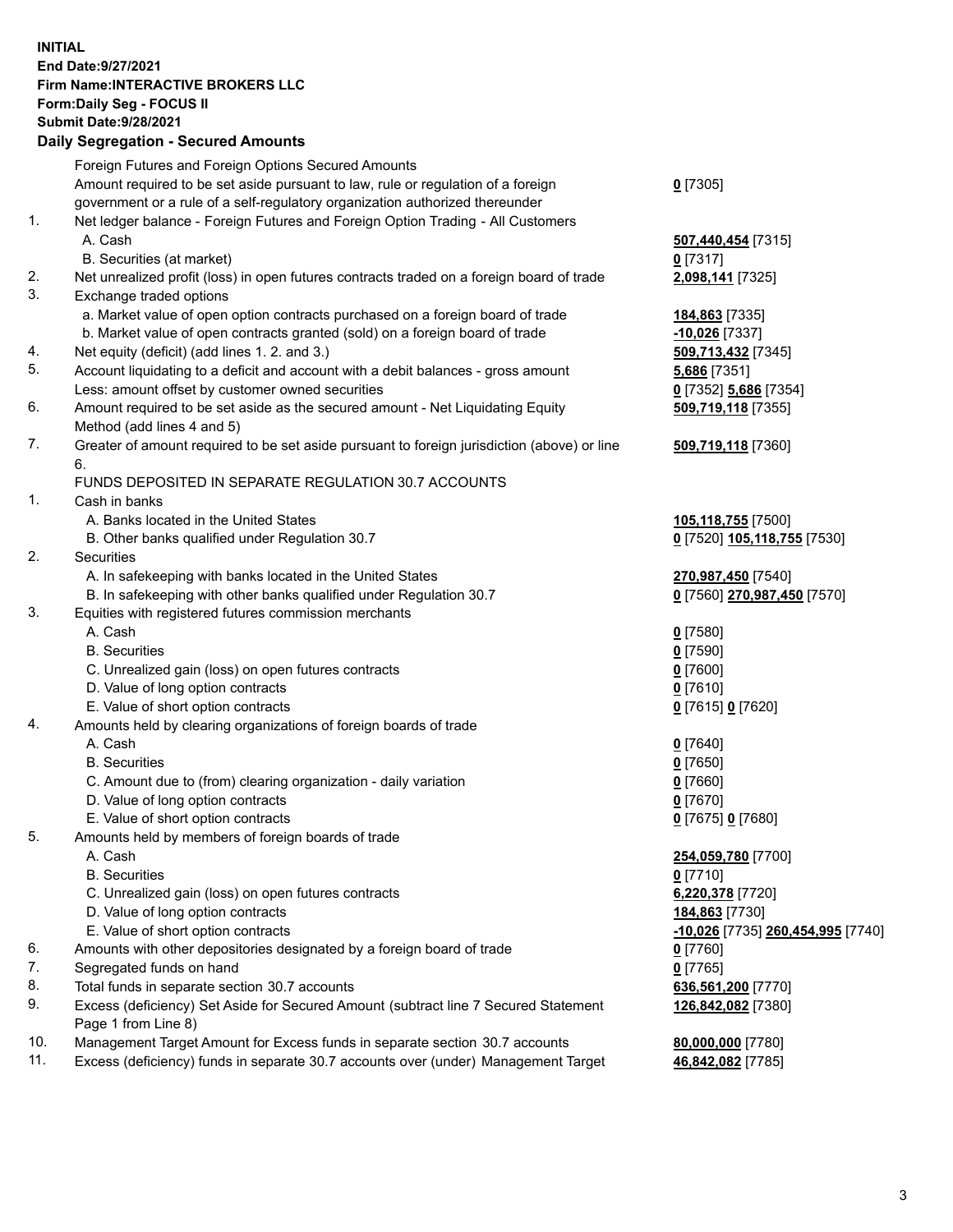**INITIAL End Date:9/27/2021 Firm Name:INTERACTIVE BROKERS LLC Form:Daily Seg - FOCUS II Submit Date:9/28/2021 Daily Segregation - Segregation Statement** SEGREGATION REQUIREMENTS(Section 4d(2) of the CEAct) 1. Net ledger balance A. Cash **6,843,749,685** [7010] B. Securities (at market) **0** [7020] 2. Net unrealized profit (loss) in open futures contracts traded on a contract market **236,289,503** [7030] 3. Exchange traded options A. Add market value of open option contracts purchased on a contract market **376,850,073** [7032] B. Deduct market value of open option contracts granted (sold) on a contract market **-285,899,630** [7033] 4. Net equity (deficit) (add lines 1, 2 and 3) **7,170,989,631** [7040] 5. Accounts liquidating to a deficit and accounts with debit balances - gross amount **1,218,628** [7045] Less: amount offset by customer securities **0** [7047] **1,218,628** [7050] 6. Amount required to be segregated (add lines 4 and 5) **7,172,208,259** [7060] FUNDS IN SEGREGATED ACCOUNTS 7. Deposited in segregated funds bank accounts A. Cash **1,687,524,270** [7070] B. Securities representing investments of customers' funds (at market) **3,362,355,375** [7080] C. Securities held for particular customers or option customers in lieu of cash (at market) **0** [7090] 8. Margins on deposit with derivatives clearing organizations of contract markets A. Cash **1,987,091,155** [7100] B. Securities representing investments of customers' funds (at market) **287,977,000** [7110] C. Securities held for particular customers or option customers in lieu of cash (at market) **0** [7120] 9. Net settlement from (to) derivatives clearing organizations of contract markets **10,905,765** [7130] 10. Exchange traded options A. Value of open long option contracts **376,172,937** [7132] B. Value of open short option contracts **-285,274,161** [7133] 11. Net equities with other FCMs A. Net liquidating equity **0** [7140] B. Securities representing investments of customers' funds (at market) **0** [7160] C. Securities held for particular customers or option customers in lieu of cash (at market) **0** [7170] 12. Segregated funds on hand **0** [7150] 13. Total amount in segregation (add lines 7 through 12) **7,426,752,341** [7180] 14. Excess (deficiency) funds in segregation (subtract line 6 from line 13) **254,544,082** [7190] 15. Management Target Amount for Excess funds in segregation **155,000,000** [7194]

16. Excess (deficiency) funds in segregation over (under) Management Target Amount Excess

**99,544,082** [7198]